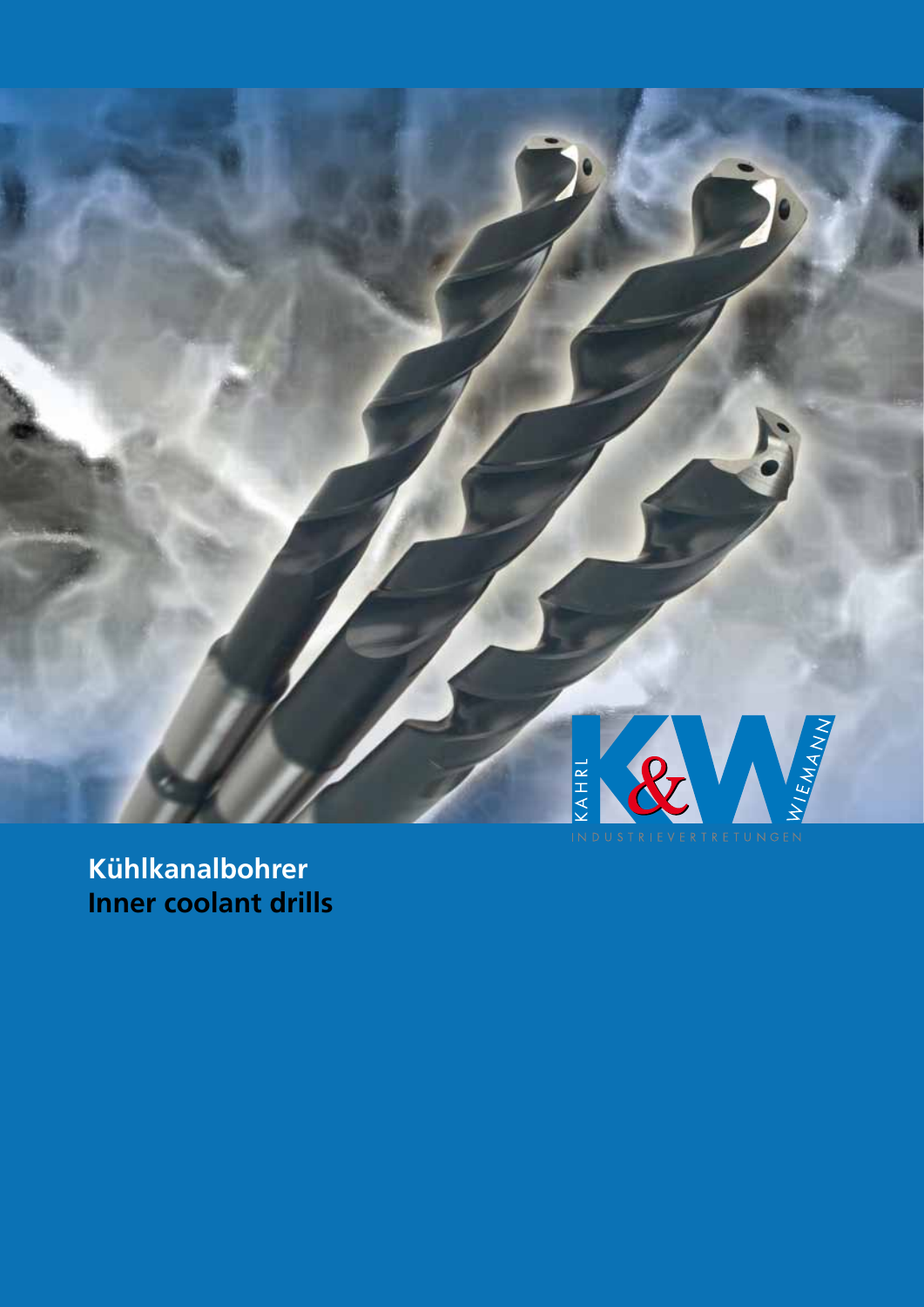## **Kühlkanalbohrer**

K&W bietet Ihnen die optimale Lösung für die perfekte Werkzeugkühlung. Unsere Kühlkanalbohrer leiten den Kühlschmierstoff dorthin, wo er am nötigsten gebraucht wird: an die hochbelastete Bohrerspitze. Sie profitieren von einer zielgenauen Kühlung der Werkzeugschneiden und damit von höheren Standzeiten gegenüber konventioneller Außenkühlung.

### **Vorteile**

- • Kühlmittelaustritt direkt im Schneidbereich für optimale Kühl- und Schmierwirkung
- Senkung der Werkzeug- und Maschinenkosten durch hohe Standzeiten
- Problemlose Spanabfuhr aus der Bohrung
- • Höchste Präzision und Leistung
- Gleichbleibend hohe Qualität durch
	- ausgesuchte, im eigenen Labor geprüfte Hochleistungsstähle
	- stabile und anwendungsorientierte Konstruktion
	- Veredlung mit Spezial-Wärmebehandlung
	- zertifizierte Produktion in Deutschland
	- Qualitätsmanagement

#### **Einsatzgebiet**

Besonders geeignet für die Bearbeitung von Stahl und Stahlguss (legiert und unlegiert), austenitischen Stählen, Temperguss, Sphäroguss hoher Festigkeit, Blechpaketen usw. bei Bohrtiefen bis 5xD auf Bohranlagen und Bearbeitungszentren zum horizontalen und vertikalen Bohren.

## **Inner coolant drills**

K&W offers you the optimal solution for the perfect cooling of tools. Our inner coolant drills deliver the coolant to the spots, where it is needed most: to the high loaded drill point. Your advantages are an on-spot cooling of the cutting lips and therefore increasing tool life in comparison with conventional external cooling.

#### **Advantages**

- Coolant delivery directly to the cutting area and therefore an optimum cooling and lubrication effect
- Reduction of the tool and machining costs by increased tool life
- problem free chip removal from the drilling hole
- highest precision and performance
- constant high quality by
	- selected, own-laboratory tested high-performance steel
	- solid and application orientated construction
	- refined surface by heat treatment
	- certificated production in Germany
	- quality management

#### **Applications**

Especially recommended for the machining of steel and cast steel (alloyed and non alloyed), genuine steels, malleable iron, spheroidal iron of high strength, sheet stacks etc. with drilling depths up to 5xD on drilling machines and machining centres for horizontal and vertical drilling.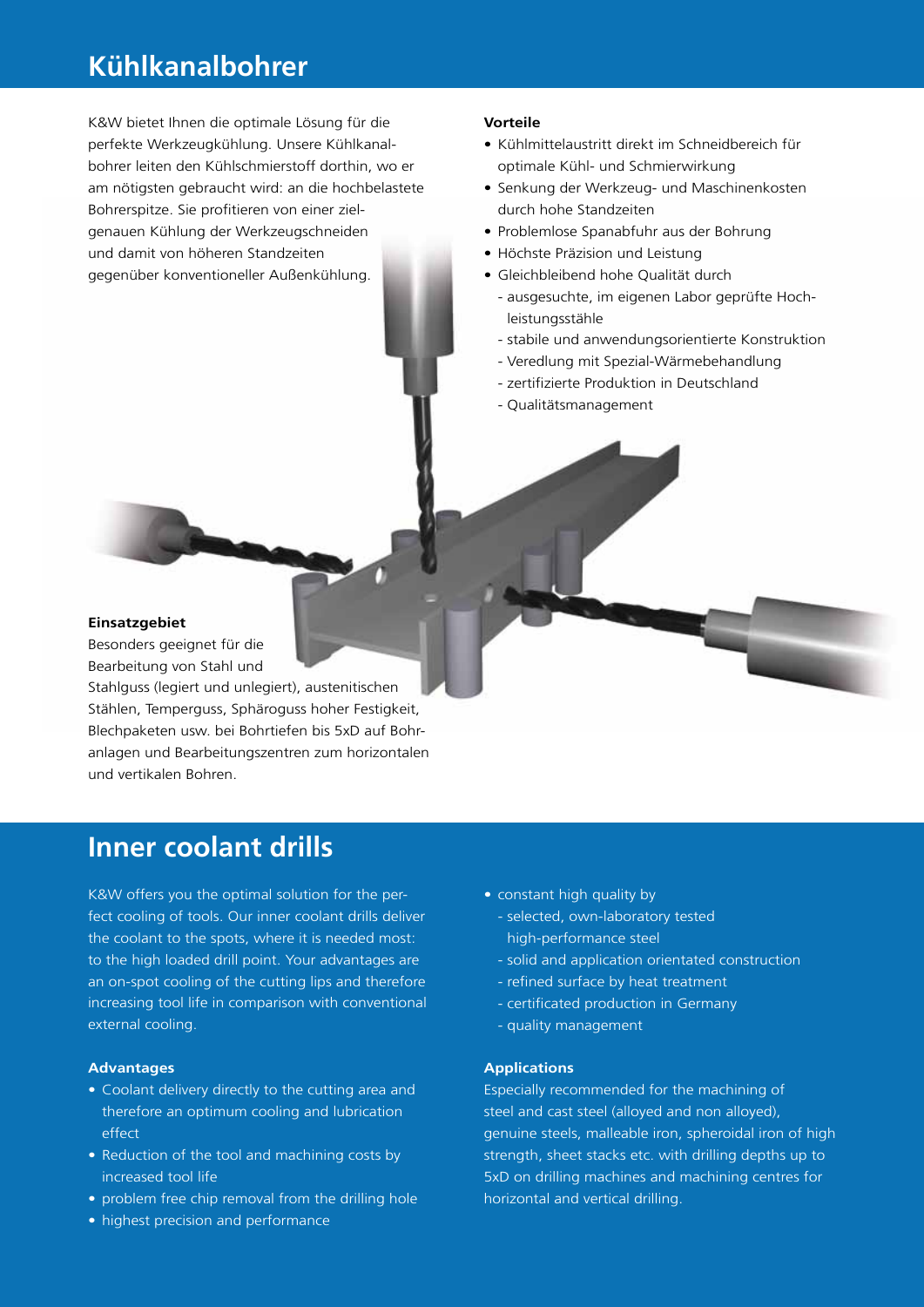## **Das Kühlkanalbohrer-Lieferprogramm**

| Durchmesser<br>Diameter | Morsekegel<br>Morse taper | Spirallänge<br>Spiral length | Gesamtlänge<br>Total length |
|-------------------------|---------------------------|------------------------------|-----------------------------|
| Ø mm                    | МK                        | l <sub>2</sub> mm            | l <sub>1</sub> mm           |
| 10,0                    | 3                         | 116                          | 268                         |
| 11,0                    | 3                         | 125                          | 278                         |
| 12,0                    | 3                         | 134                          | 287                         |
| 13,0                    | 3                         | 134                          | 287                         |
| 14,0                    | 3                         | 142                          | 285                         |
| 15,0                    | 3                         | 147                          | 300                         |
| 16,0                    | 3                         | 153                          | 306                         |
| 17,0                    | 3                         | 159                          | 311                         |
| 18,0                    | 3                         | 165                          | 318                         |
| 19,0                    | 3                         | 171                          | 324                         |
| 20,0                    | 3                         | 177                          | 330                         |
| 21,0                    | 3                         | 184                          | 343                         |
| 22,0                    | 3                         | 191                          | 350                         |
| 23,0                    | 3                         | 198                          | 357                         |
| 24,0                    | 3                         | 206                          | 365                         |
| 25,0                    | 3                         | 206                          | 365                         |
| 26,0                    | 3                         | 214                          | 373                         |
| 27,0                    | 4                         | 222                          | 407                         |
| 28,0                    | 4                         | 222                          | 407                         |
| 29,0                    | 4                         | 225                          | 410                         |
| 30,0                    | $\overline{4}$            | 225                          | 410                         |
| 31,0                    | 4                         | 225                          | 410                         |
| 32,0                    | $\overline{4}$            | 225                          | 410                         |
| 33,0                    | 4                         | 225                          | 410                         |
| 34,0                    | $\overline{4}$            | 225                          | 410                         |
| 35,0                    | 4                         | 225                          | 410                         |
| 36,0                    | $\overline{4}$            | 225                          | 410                         |
| 37,0                    | 4                         | 225                          | 410                         |
| 38,0                    | $\overline{4}$            | 225                          | 410                         |
| 39,0                    | 4                         | 225                          | 410                         |
| 40,0                    | $\overline{4}$            | 225                          | 410                         |
| 42,0                    | 4                         | 225                          | 410                         |
| 50,0                    | $\overline{\mathcal{L}}$  | 225                          | 410                         |



## **Konstruktionsmerkmale**

Spitzenanschliff: Kegelmantelanschliff\*) Spitzenwinkel: 118°\*) Ausspitzung: nach DIN 1412 Form A Seitenspanwinkel: normal Kerndicke: normal Kernanstieg: normal Nutenform: normal Ø-Toleranz: h8 Schaft: MK-Schaft verlängert Kühlmittelzufuhr: axial und radial durch den Morsekegel

Übrige Konstruktionsmerkmale nach DIN 1414

\*) Auf Wunsch sind unsere Kühlkanalbohrer auch mit Flachanschliff 175° (Spezialanschliff für den Stahlbau) lieferbar.



## **The inner coolant drills delivery range**

## **Design features**

Point grinding: grinding of the envelope of cone\*) Point angle: 118°\*) Web thinning: according to DIN 1412, Form A Helix angle: normal Web thickness: normal Web taper: normal Flute form: normal Ø-tolerance: h8 Shank: Morse taper shank extended Supply of coolant: axial and radial by morse taper

Remaining design features according to DIN 1414

\*) Our inner coolant drills are also available on request with flat-angle grinding 175° (special grinding for steelwork)